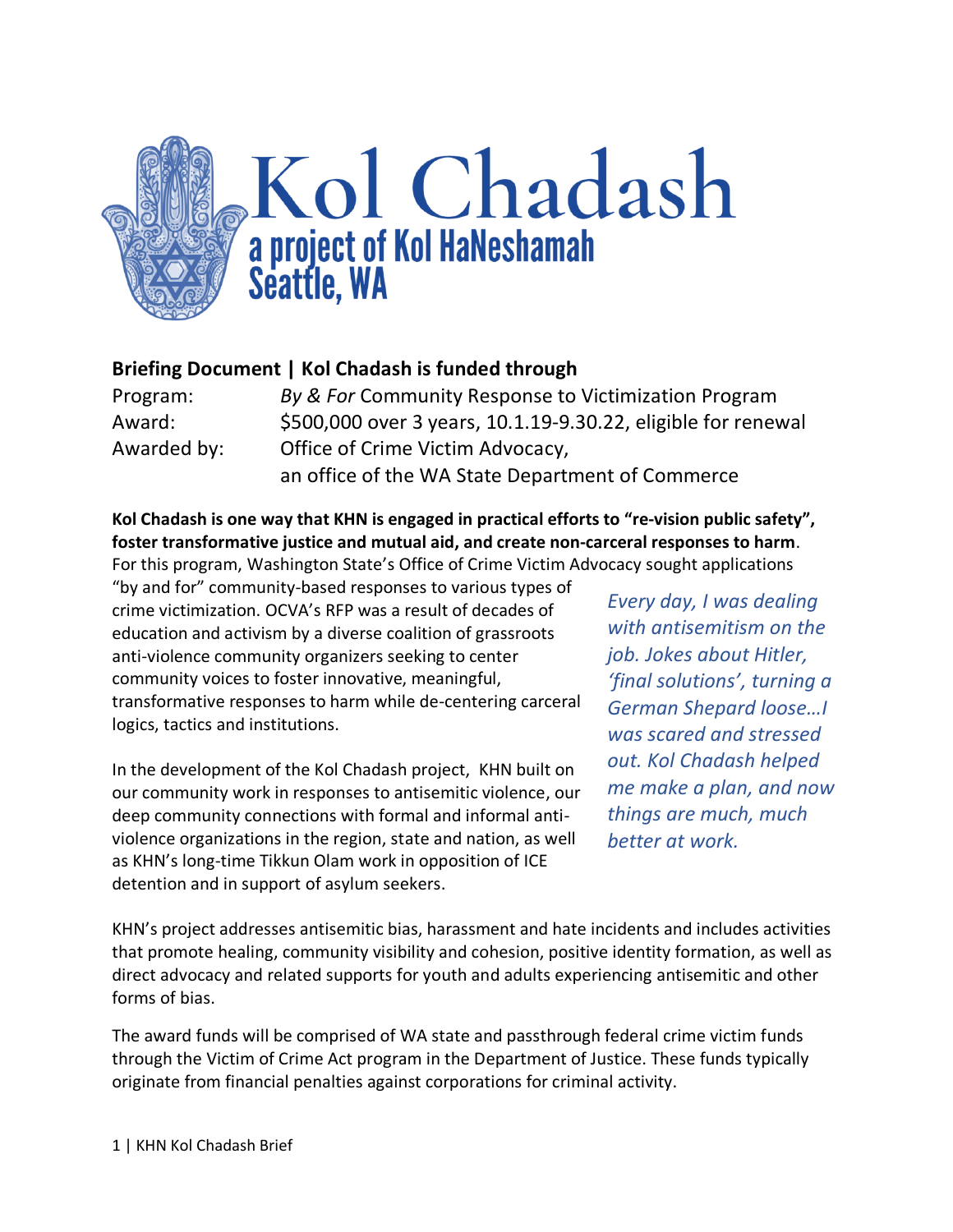#### **From our application:**

*We are addressing antisemitic bias, harassment, bullying and hate crimes against Jewish people in King County and surrounding areas (and across the country) and the attending need for culturally relevant, culturally competent, survivor-centered support, visibility, advocacy and community connections by and for Jewish people in response to these on-going events.* 

*Hate crimes are committed with the intent not only of sending a message to the direct target, but also to the community as a whole. The damage done to victims and to communities through hate crimes cannot be qualified adequately if one only considers physical injury. The damage to the very fabric of a community where a hate crime has occurred must also be taken into account. Hate crimes, in effect, create a kind of public injury because they rapidly erode public confidence in being kept free and safe from these crimes. To that extent, crimes of this nature can traumatize entire communities.*

*Jewish organizations typically fund our activities with contributions made by members. However, most Jewish people in the Pacific Northwest are not formally affiliated with a Jewish institution or congregation. Still, "unaffiliated" Jewish people often reach out for support following a personal experience of harassment or bias, or after a notorious regional or national incident of violence. Since Kol HaNeshamah does not have tickets for events or gatherings and ensures low/no barriers for unaffiliated people participating in our activities and observances, we are called upon to provide support to many unaffiliated Jewish people in the region. A far greater portion than our resources can feasibly sustain.*



Kol Chadash response to antisemitic graffiti on Seattle's Capitol Hill, with Program Coordinator, Orin Reynolds.

OCVA Funds pay for:

- Kol Chadash Project Coordinator,
- ED salary related to project,
- printing, publicity, trainers' fees, and
- related expenses and overhead.

**The independence of religious institutions from state structures is a basic tenant of democratic society.** KHN, like virtually all religious organizations in the United States, is a 501(c)3 organization under the federal tax code and accepts certain restrictions to our official and collective speech and actions in order to provide tax benefits for clergy (such as the parsonage benefit) as well as for member contributions to the synagogue. While our 501(c)3 status does put some limits on our congregation**, KHN's bima is in no way limited** by the OCVA program, nor can OCVA restrict KHN's speech, community activism or other work or actions.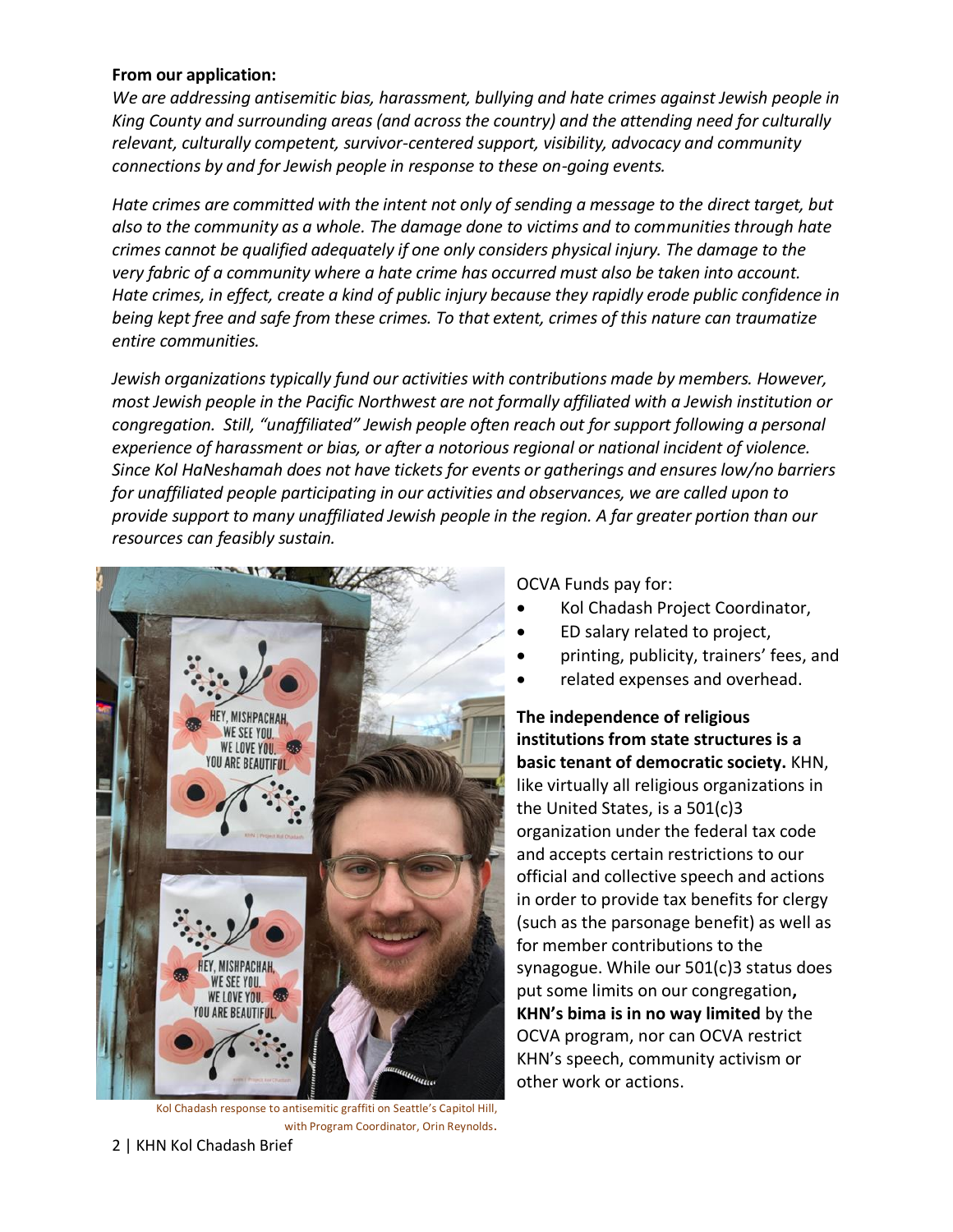

**CELEBRATE COMMUNITY SOLIDARITY AT Kol HaNeshemah's Pop-Up Chanukah**<br>Sunday 12.22.19 | 5:00pm<br>Junction Plaza Park

Join your West Seattle neighbors to say: "NO to Hate & YES to Donuts!"

## **120 folks showed up, in the cold & rain, DURING A SEAHAWKS GAME!**



3 | KHN Kol Chadash Brief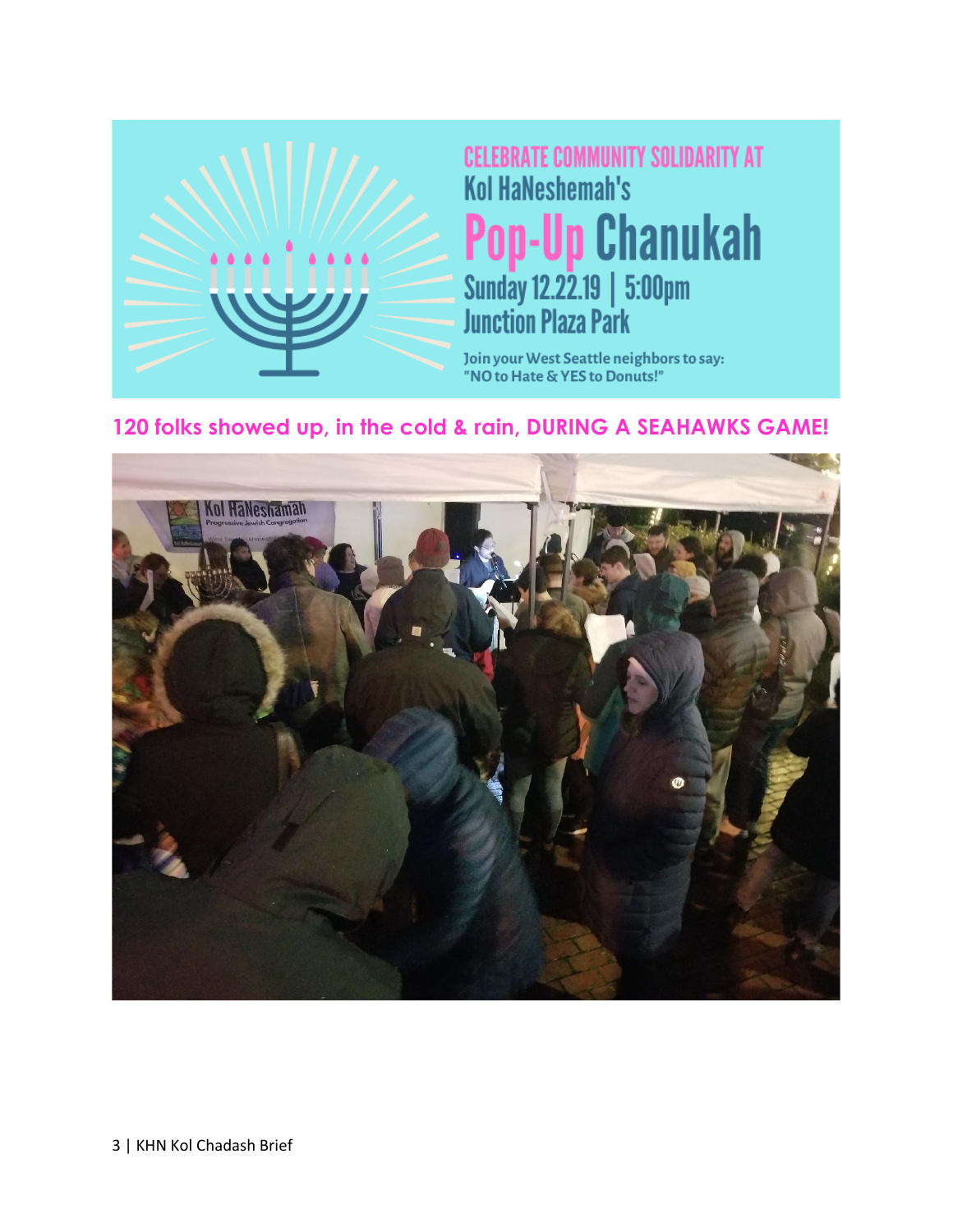

# PUGET SO SUNI DA **SEPTE** YO UR PO **BALC** BACKYA

Puget Sound Jews,<br>let's make a joyful noise<br>and sound the shofar together as we prepare for<br>these most extraordinary **High Holy Days!** 



# more info at khnseattle.org

**Jewish visibility & community cohesion. URJ, reconstructionist, orthodox, & conservative congregations & well as UW Hillel participated!**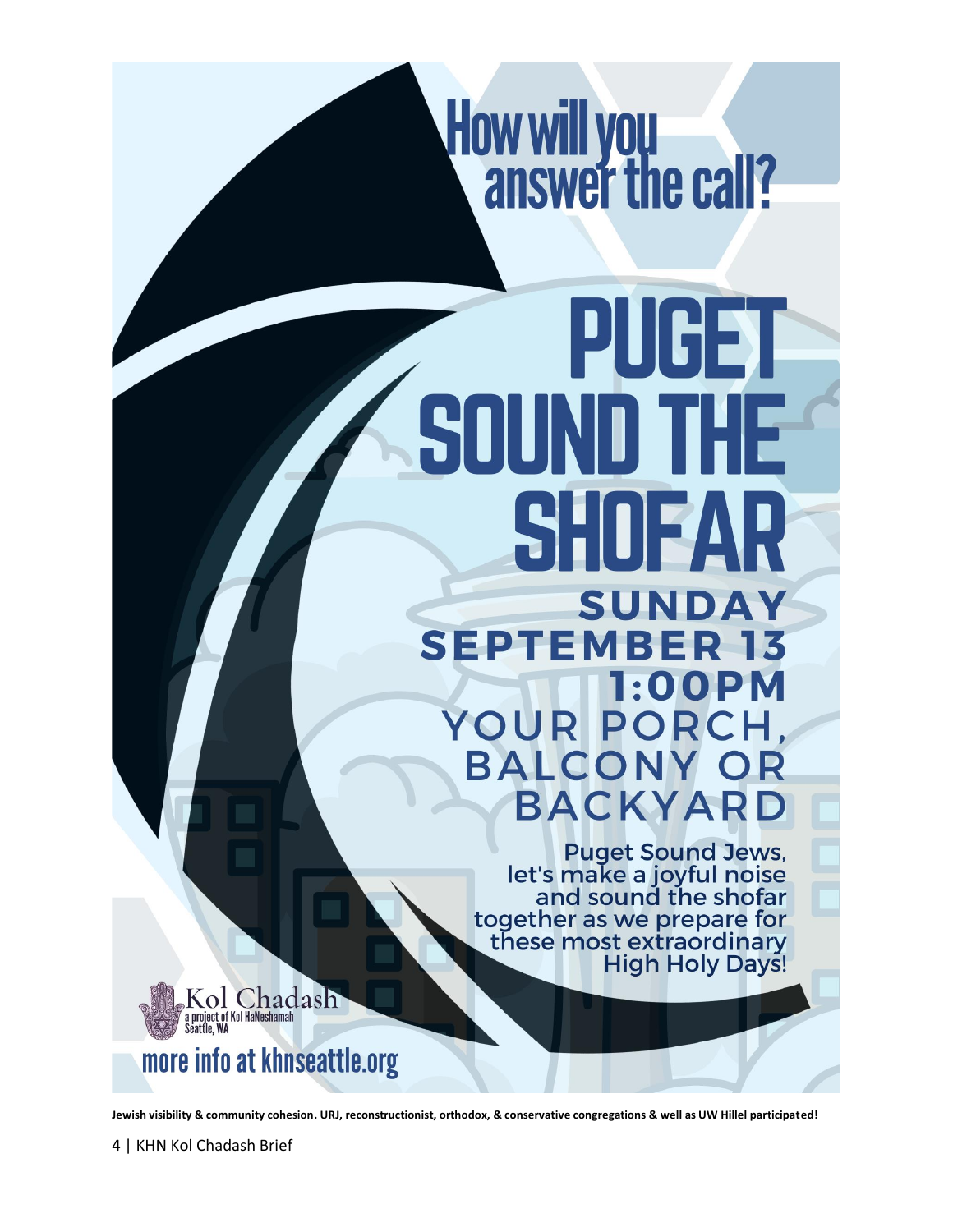| Project Deliverables   October 2019-September 2022               |                                                                                                                                                                                                              |                                                                                  |                                                                                                                                                              |                                                               |  |
|------------------------------------------------------------------|--------------------------------------------------------------------------------------------------------------------------------------------------------------------------------------------------------------|----------------------------------------------------------------------------------|--------------------------------------------------------------------------------------------------------------------------------------------------------------|---------------------------------------------------------------|--|
| <b>Activity</b>                                                  | <b>Description</b>                                                                                                                                                                                           | <b>Approx#</b>                                                                   | <b>KHN Work</b>                                                                                                                                              | <b>Staff</b>                                                  |  |
| <b>School</b><br>response<br>support                             | Support children, youth and<br>their families respond to anti-<br>Semitic bullying, harassment<br>and bias incidents in school<br>context.                                                                   | 75 people<br>(25 per year)                                                       | <b>KHTY discussion</b><br><b>Hebrew School</b><br>Individually as<br>needed<br><b>Warm Referral to</b><br>ADL, JFS etc                                       | Coordinator,<br>Ed director,<br><b>KHTY</b><br><b>Advisor</b> |  |
| <b>Community</b><br><b>Response and</b><br><b>Healing Events</b> | Mobilize community events to<br>reject bias incidents and hate<br>crimes and demonstrate<br>community support for Jewish<br>victims and communities and<br>promote community resilience<br>and healing.      | As needed,<br>hopefully few,<br>but likely up to<br>8 events<br>$(2-3$ per year) | Pop-Up Chanukah<br><b>Ex: Community</b><br>service in response to<br>the shooting at TOL.                                                                    | <b>ALL</b>                                                    |  |
| <b>Community</b><br><b>Response</b><br><b>Education</b>          | <b>Support parents and families</b><br>and professionals to<br>understand the impact of bias<br>incidents, and to assist children<br>and others in the wake of<br>notorious or local bias/hate<br>incidents. | 180-240 people<br>(60-80 per<br>year)                                            | <b>After incident</b><br>meetings (such as<br>family/school mtg)<br><b>Limmud Shabbat</b><br><b>Shavuot Study</b><br><b>Session, Pride</b><br><b>Shabbat</b> | Coordinator<br><b>Ed Director</b><br><b>ALL</b>               |  |
| <b>Spiritual</b><br><b>Healing</b><br><b>Services</b>            | Jewishly relevant healing<br>support for anti-Semitic<br>harassment, bias for hate crime<br>victims and their families                                                                                       | Up to 24<br>people<br>(<=8 per year)                                             | Rabbi's regular<br>pastoral care                                                                                                                             | <b>Rabbi</b>                                                  |  |
| <b>Victims</b><br>support/<br>advocacy                           | Assistance with police reports,<br>safety planning, help dealing<br>with media requests,<br>community referrals,<br>memorials etc.                                                                           | Up to 24<br>people<br>$(<= 8$ per year)                                          | <b>Coincide with Rabbi's</b><br>regular pastoral care                                                                                                        | <b>Coordinator</b><br><b>Exec Dir</b><br><b>Rabbi</b>         |  |
| <b>Stabilization</b><br><b>Support</b>                           | \$\$ to stabilize victims and<br>families (match)                                                                                                                                                            | Up to 24<br>people<br>(<= 8 per year)                                            | <b>Support staff time</b><br>related to Rabbi<br>discretionary funds                                                                                         | <b>Rabbi with</b><br>admin Help<br>from ExecDir               |  |
| Outreach<br>Referral                                             | <b>Targeted outreach to identify</b><br>victims of bias, harassment and<br>crime                                                                                                                             | <b>Up to 300</b><br>people<br>$(100 \text{ per year})$                           | Ex: HHD<br>announcements,<br><b>Reflection Journal</b>                                                                                                       | All                                                           |  |
| Outreach,<br><b>Community</b><br><b>Relations</b>                | Coordinate outreach to inform<br>Jewish people and allies about<br>bias, harassment & hate crime<br>resources.                                                                                               | 1500<br>(500 per year)                                                           | Info in school<br>materials,<br><b>Bnai Mitzvah binders,</b><br><b>HHD and other</b><br>mailers, Jewish Film<br><b>Festival</b>                              | All                                                           |  |
| <b>Critical</b><br><b>Incident</b><br><b>Training</b>            | <b>Organizing training for</b><br>professionals and community                                                                                                                                                | 60 participants<br>(one time)                                                    | <b>Responds to request</b><br>by congregants for<br>security training                                                                                        | <b>Exec Dir</b>                                               |  |
| <b>Community</b><br><b>Security Chest</b>                        | <b>Provide security resources for</b><br>Jewish gatherings (\$\$ for<br>guards)                                                                                                                              | <b>Up to 100</b><br>events<br>(33 per year)                                      | <b>Create &amp; Administer</b><br>security expense<br>reimbursement for<br>shuls & orgs                                                                      | <b>Exec Dir</b>                                               |  |